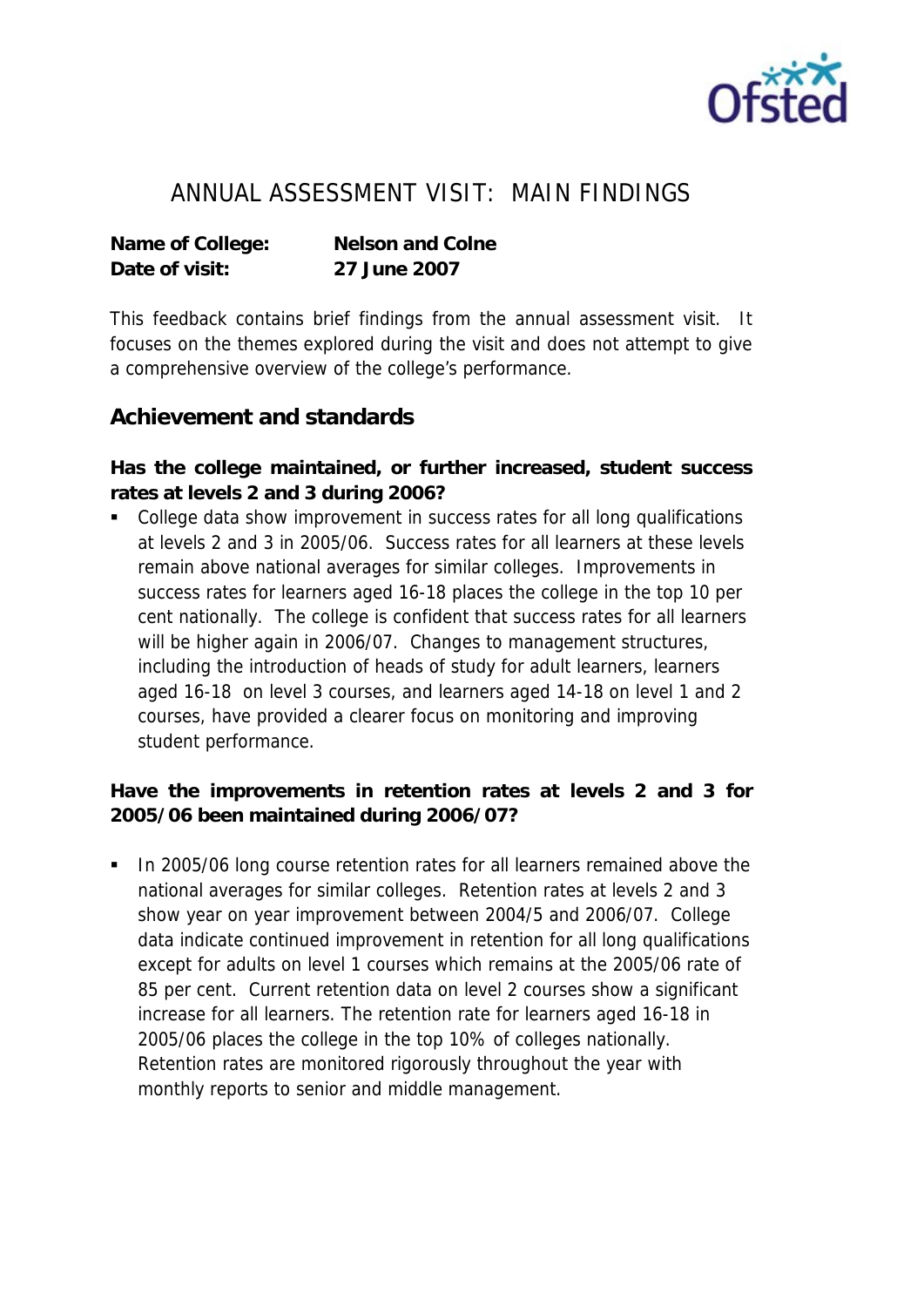

**The 2006 self assessment report identifies declining level 1 success rates as an area for improvement. What actions have been taken to address these and is there any evidence of impact?**

 Whilst remaining above national averages for similar colleges success rates for learners aged 16-18 decreased between 2004/05 and 2005/06. The college has developed appropriate strategies to tackle this issue. For example, there are actions designed to improve student motivation and behaviour and to raise their aspirations. The support available through individual tutors, support workers, and peer support has been strengthened. Whilst it is too early to judge the impact of the improvement strategies on success rates for 2006/07, college data for 2006/07 indicate an increase in retention rates. Data indicate that there were significant improvements in success rates for adults on level 1 courses in 2005/06 which were above national averages for similar colleges.

**Has work based learning continued to show an improving trend in the rate of framework achievement?**

• The college has implemented a range of appropriate actions to further improve framework achievement on work based learning apprenticeships. The business unit has been restructured providing greater integration within college. The processes for monitoring the progress of learners and identifying apprentices at risk of leaving or not successfully completing have been strengthened. Apprentices have benefited from the increased availability of additional support workshops. Issues with key skills completion have been addressed through integration of key skills with other aspects of the framework and the introduction of on line testing. Apprenticeships are promoted more effectively to school leavers. Initial assessment to ensure suitability for the apprenticeship programme has been further developed. College data for 2006/07 to date show a continued improvement in framework achievement and conservative predictions indicate a significant improvement on overall and timely achievement by the end of the academic year.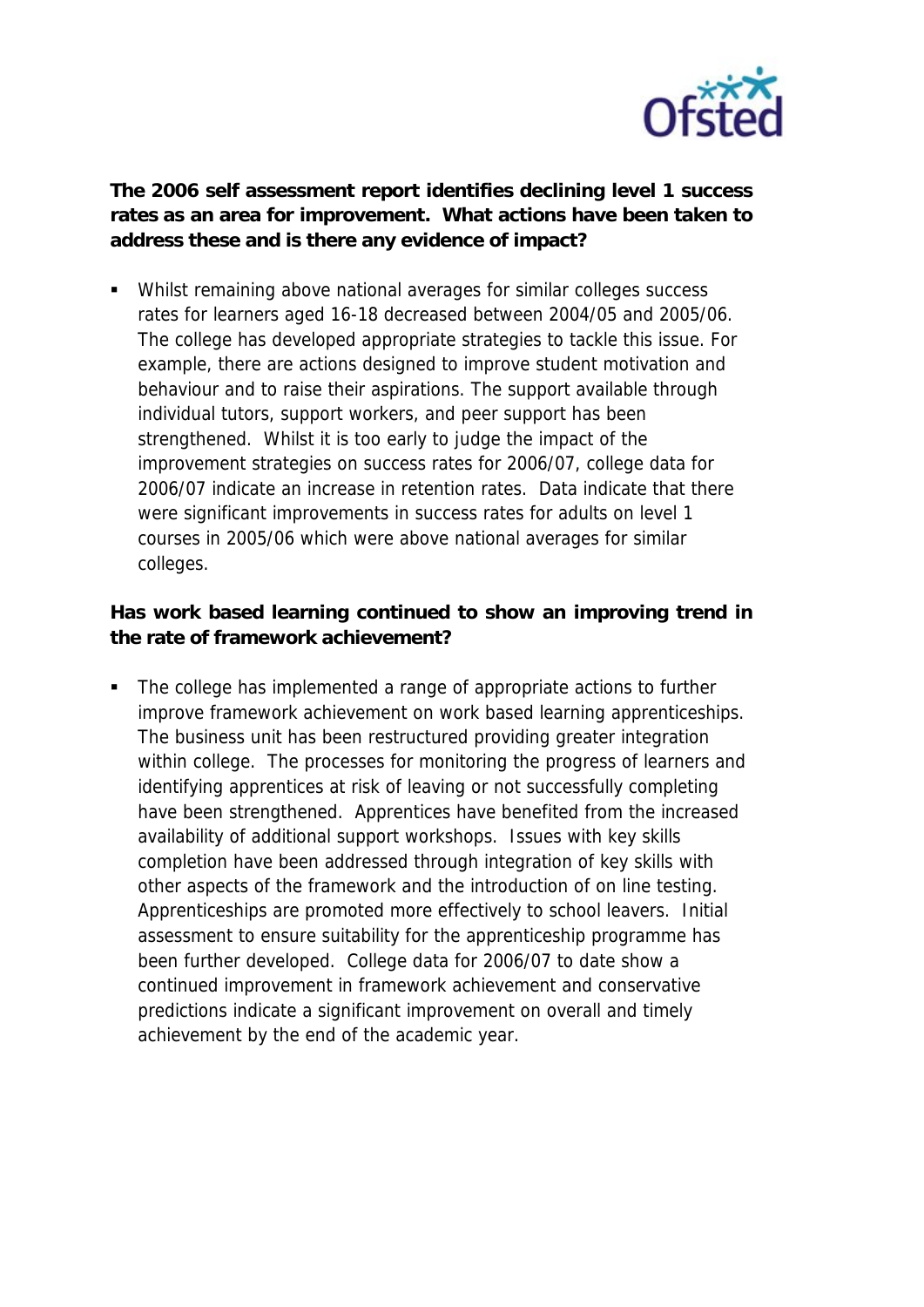

**In the Ofsted subject survey in October 2006 an area for improvement was to "further develop the use of value added analysis to highlight aspects of student achievement relative to previous attainment". Has further development taken place?**

• The college has changed to using the A-level Performance System (ALPS) system for measuring value added. In 2006 at GCE AS level the college performance was rated as outstanding and for GCE A level it was rated as excellent. Over 80 per cent of GCE A level subjects had scores above the ALPS benchmark. The college has clear, frequently monitored, action plans for subjects falling below the benchmarks.

## **Quality of education and training**

**The 2005 inspection report and 2006 self assessment report identify much good and very good teaching as a key strength. Analysis of lesson observations in the 2006 SAR, however, show a decline in the percentage of good or better lessons in some subject sector areas between 2004/05 and 2005/06. How has this been addressed and do the results for 2006/07 show improvement?**

 The college has used a range of initiatives to support improvements in teaching and learning and overall the percentage of good or better lessons has increased from 2005/06 to 2006/07. Most of the areas where there was a decline from 2004/05 to 2005/06 have improved in 2006/07, some markedly so. However in two areas the proportion of good or better lessons has decreased with an increase in the proportion of satisfactory lessons. The college has implemented support strategies to address the issues and these are beginning to have an impact. These strategies will be continued next year to allow for the full benefit to be felt.

**Have the Every Child Matters (ECM) areas for improvement identified in the 2006 self assessment report been addressed and is there evidence of impact of actions taken?**

Staff have undertaken further analysis and research on the ECM themes. The tutorial programme has been adapted and developed so that each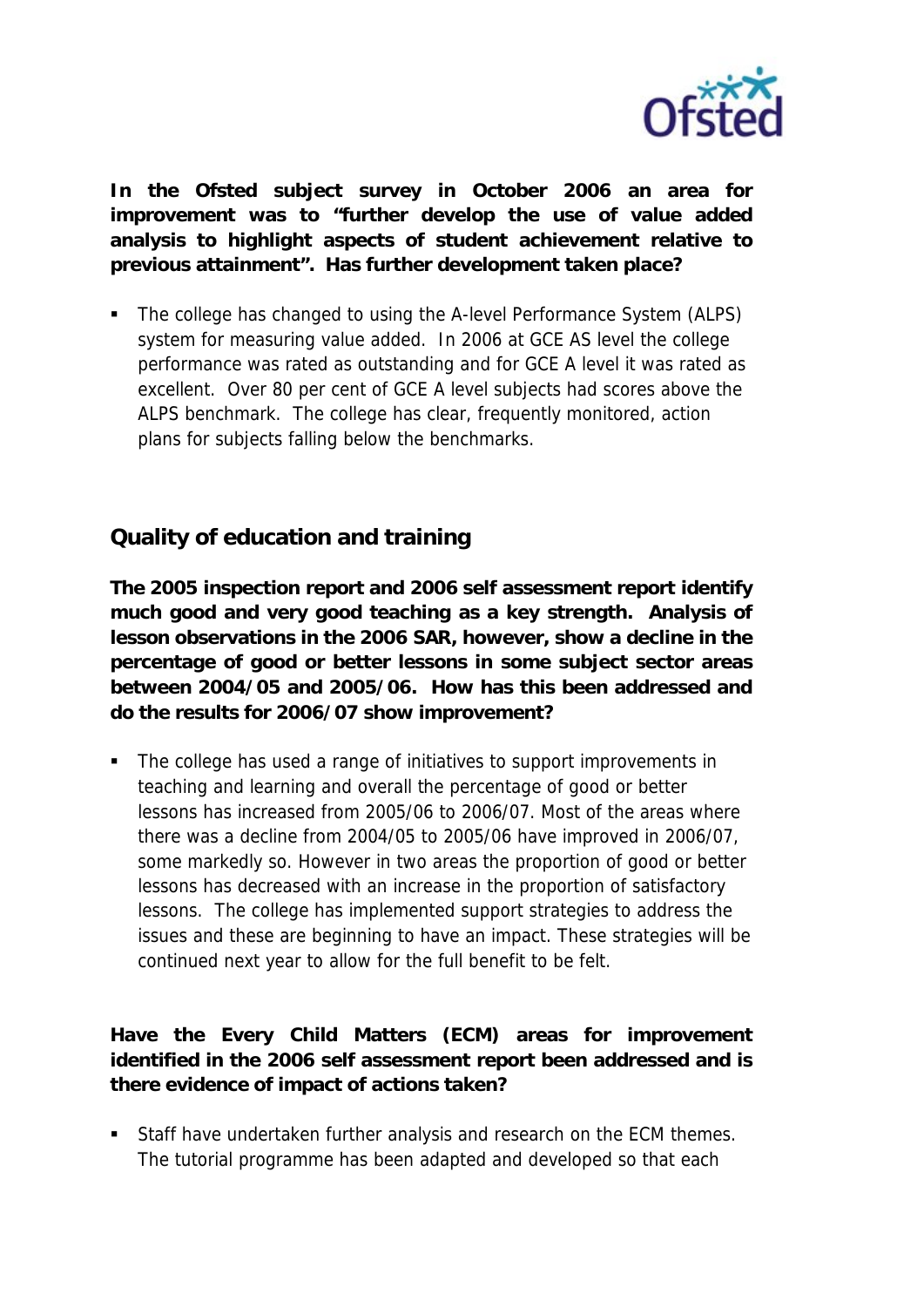

ECM theme is covered during a dedicated session. In relation to health issues a recent survey of learners showed that they have a good understanding of a healthy diet. The uptake of different food options in the canteen is being monitored to look at future impact of healthy eating initiatives. There are numerous strategies in place to support learners in giving up smoking, including those targeted at specific groups. In relation to safety the college has recently achieved the Silver Award from the Royal Society for the Prevention of Accidents (ROSPA). The further development of risk assessment procedures, particularly for trips and visits, has helped staff to formally sign post needs of individuals and make sure these are met. Staff have received training on supporting learners in developing their financial literacy and this will be part of the tutorial programme for next year.

**Has the strategic priority for teaching staff to have benefited from at least 10 hours of staff development on teaching and learning including one to one training on information technology (IT) been achieved? Is there evidence of impact?**

 Staff development has a very high priority in the college and staff greatly appreciate the opportunities they have for development and the sharing of good practice. IT training has been put in place for teaching and support staff, with both general and bespoke training available to make sure all needs are met. The impact of the IT training is measured by looking at information learning technology (ILT) use in lessons, schemes of work and learners' perceptions of its use and benefits. All measures show positive feedback with an increasing proportion of good or better lessons using ILT effectively and learners feeling the use of ILT improves their learning experience.

## **Leadership and management**

**Do college leaders have a clear view on how they will maintain the outstanding grade for leadership and management?**

 Leaders and managers at all levels are committed to maintaining an outstanding college. Quality assurance activities are rigorous and clearly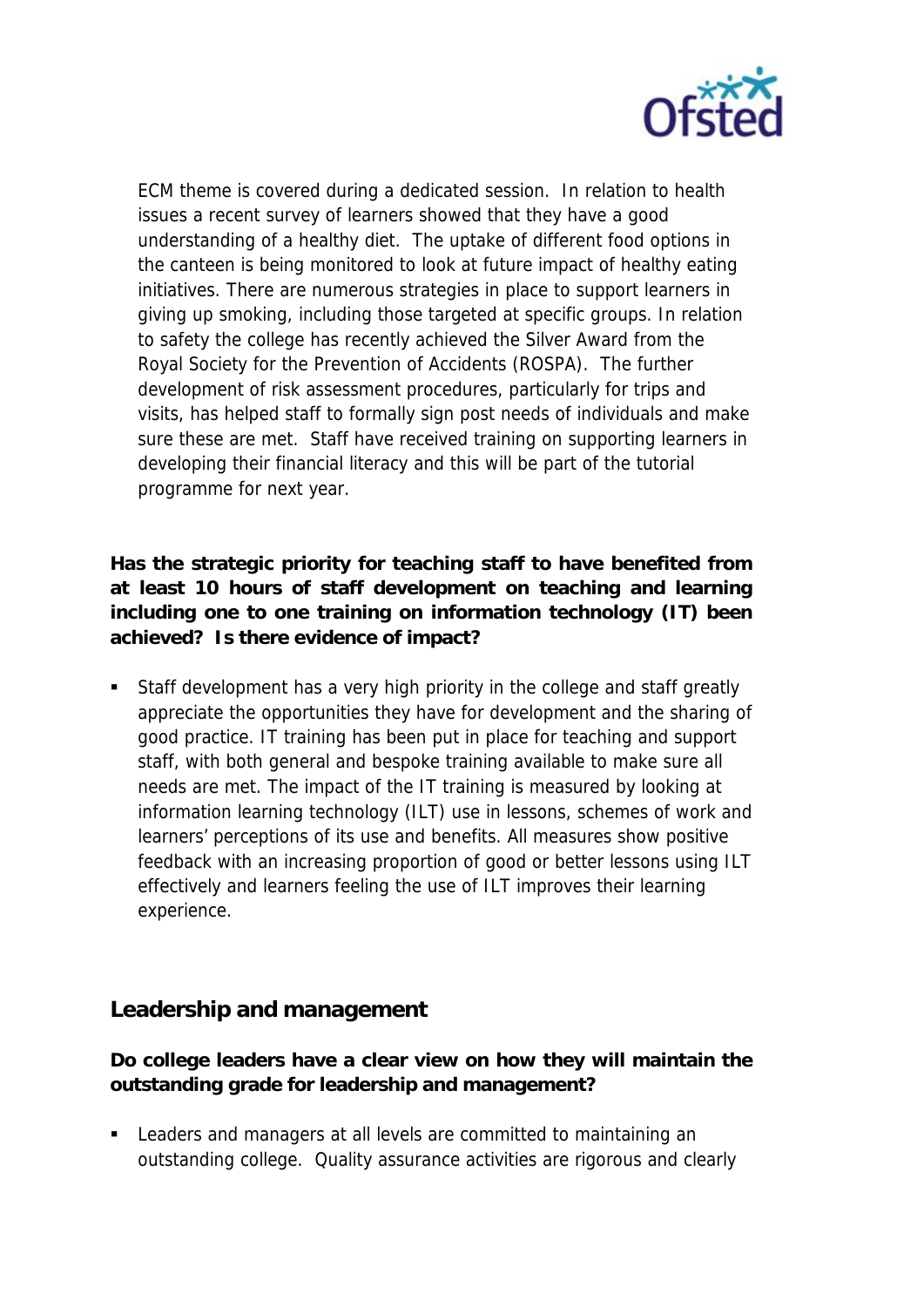

focussed on improving student experience and outcomes. Staff feel there is a strong focus on teaching and learning, with individuals at all levels analysing the situation and then working together to develop strategies to improve. There is very good training for managers and staff, which supports them in performing successfully, including training on analysing and using data. All staff are involved in planning for the future, such as the development of the new building and the role out of ILT equipment. There is a positive ethos within the college, an open door policy and high expectations of staff and learners. This supports all staff in performing effectively and supporting learners in achieving good results.

**In the 2005 inspection report links with industry were an area for improvement. How effectively is the college responding to increasing employer engagement?**

 Employer engagement has a high profile in the college with an Employer and Skills committee set up by the board of corporation and a detailed Skills strategy for 2007-2010. The strengths seen in the last annual assessment visit have been further developed with a well thought out restructure taking place in October 2006. The key priorities of the area are to ensure an expansion in the growth and participation of provision and to make sure learners in the area access a quality product and achieve success. A database has been developed which covers all employer engagement activities and is being used successfully to expand provision, for example in the placement of apprentices for 2007/8. Across the college there are numerous examples of successful links with employers: learners on drama courses put on a production for the National Health Service; information communication and technology (ICT) learners can go on work placements which lead to level 3 apprenticeships.

**The 2006 self assessment report identifies the need to sustain the colleges' financial recovery and improved financial performance as an area for improvement. Has this been achieved?**

 The college successfully achieved its target for student numbers and funding for 2006/07 and has negotiated a further increase for 2007/08 based on internal and external growth. An operating surplus of 7 per cent was achieved in 2005/06 with a similar prediction for 2006/07.